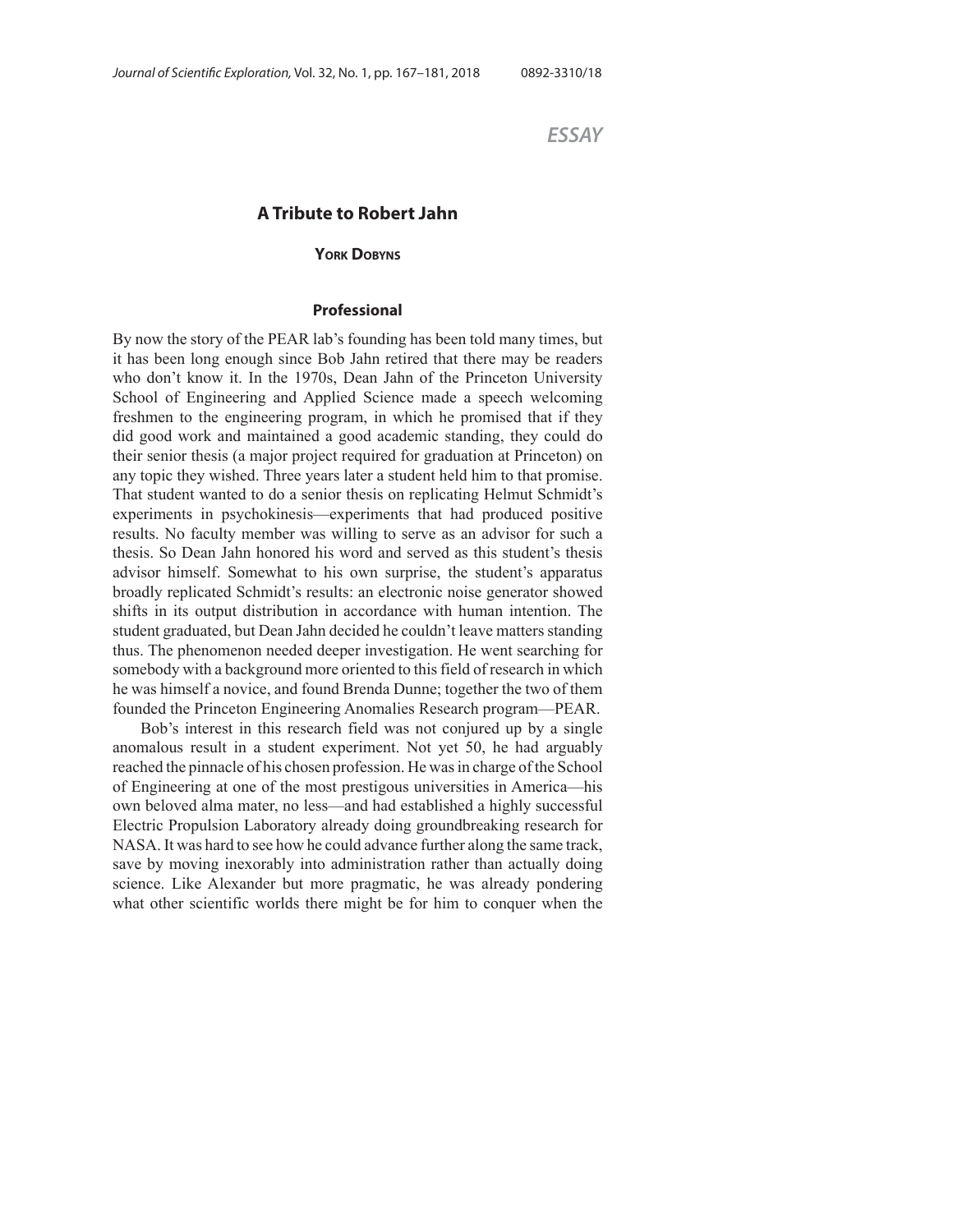student's experiment pointed out an area that seemed ripe for rigorous, systematic investigation.

Bob's choice of Brenda Dunne as collaborator and co-founder for the new research program was unquestionably one of the wisest decisions of his career. A personality very different from himself, Brenda proved complementary to Bob not only in skills but in attitude and intuition. The two of them together made a team far greater than the sum of its parts, and many of PEAR's most essential features emerged from the synthesis of these two highly disparate minds rather than being readily attributable to one or the other separately. Although this essay will continue to speak of Bob Jahn's work, it should be borne in mind that little or nothing happened at PEAR that didn't also bear the imprint of Brenda's attention and efforts. At the same time, and without in any way meaning to diminish the monumental impact of Brenda's career, in this tribute to Bob's memory I have to say that without Bob's deep insight and tremendous good sense in choosing Brenda for his laboratory manager, anomalies research at Princeton University would have yielded few results.

One of the first publications to emerge from PEAR was Bob's seminal paper "The Persistent Paradox of Psychic Phenomena: An Engineering Perspective," published in the *Proceedings of the IEEE* in 1982 (February, *70*(2):136–170). Although the program was barely three years old at that point, the paper shows apparatus for six psychokinesis experiments and sample data from an ongoing experiment in remote perception. Of those six early experiments, two—the REG and RMC—went on to become mainstays of the program, while the Fabry-Perot interferometer, the dualthermistor experiment, the photoelastic stress experiment, and the glow discharge experiment never generated formal data. One of many baseless accusations aimed at Bob's work is that failed experiments like these were ways of burying null or insignificant results so that the published experiments were products of data selection. Nothing could be farther from the truth; failed experiments were those that could never be brought to a level of stability or reliability that would allow formal data to be collected at all. Bob was keenly aware that any apparatus had to be able to reliably and repeatably generate the null-hypothesis data distribution under nullhypothesis conditions—calibrations, in other words—before it could be used for meaningful experiments. PEAR, over the years, explored many different physical genres of "psychokinesis" experiment, and a fair number of them failed in the above sense of not being able to generate well-qualified calibration data.

Having raised the topic of baseless accusations, this is a good place to mention that the PEAR program met with bitter hostility from its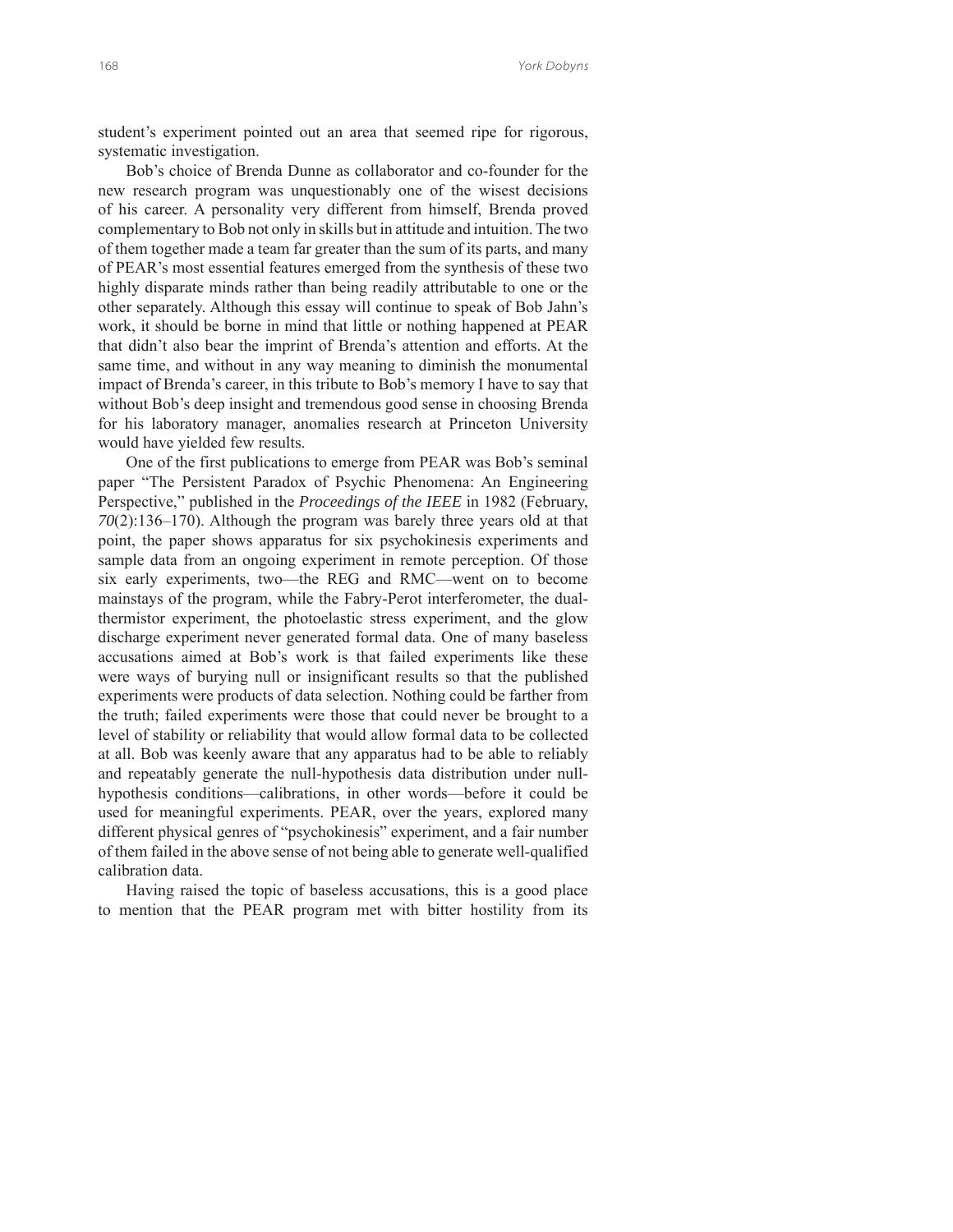earliest days. While many people (including, thankfully, some generous philanthropic donors) thought it was marvelous that a laboratory at Princeton was seriously investigating these phenomena, many others reacted with horror, fury, or some blend of the two. Eyewitness accounts attest that one prominent faculty member (who shall remain nameless here) could be reduced to red-faced, incoherent rage by the mere mention of Bob Jahn's research. Part of this was simple academic politics and jealousy; Bob won no friends at Princeton by his insistence on funding PEAR exclusively through philanthropic gifts rather than grants, so that the Administration could charge no overhead expenses to PEAR's budget. Much of it, however, was the outrage of people already convinced beyond any argument or evidence that the kinds of phenomena Bob Jahn was studying couldn't possibly be real, and furious with him for daring to claim otherwise. Bob's patience, restraint, and endurance in dealing with these attacks were in themselves a testament to his character.

I don't know whether Bob was taken by surprise by the viciousness and determination of the attacks on his work. I hadn't met him in those early days. Many scientists with successful careers in mainstream fields do get surprised by the vituperation that greets them when they become interested in psychic phenomena or other anomalous fields—unless, of course, they report uniformly negative or null results in those areas. Any number of interested researchers have backed away from such research after learning how many enemies it will create for them. Bob, to his credit, did not.

One beneficial consequence of Bob's encounter with organized hostility was that it helped motivate him to create the Society for Scientific Exploration. In an alliance with eminent researchers who had had their own encounters in other fields with observations that didn't fit the consensus paradigm, Bob became one of the visionaries who created the SSE and established its *Journal* as a place where sound scientific research could be published regardless of its adherence to consensus scientific opinion. Having helped found the SSE, Bob continued to shepherd and guide it for the rest of his life, serving for many years as Vice-President of the Society and continuing to show up for Annual Meetings after his nominal retirement. There is every reason to hope that the Society he helped create will remain an enduring refuge for sound science that faces illegitimate rejection.

Sadly, some of the hostility to Bob, Brenda, and PEAR came from the parapsychological community. One might have hoped and expected that parapsychologists would have appreciated the value of a prominent research program that was presenting hard evidence in support of a number of long-held parapsychological claims. In fairness, many parapsychologists took exactly that attitude, but far too many subjected Bob and PEAR to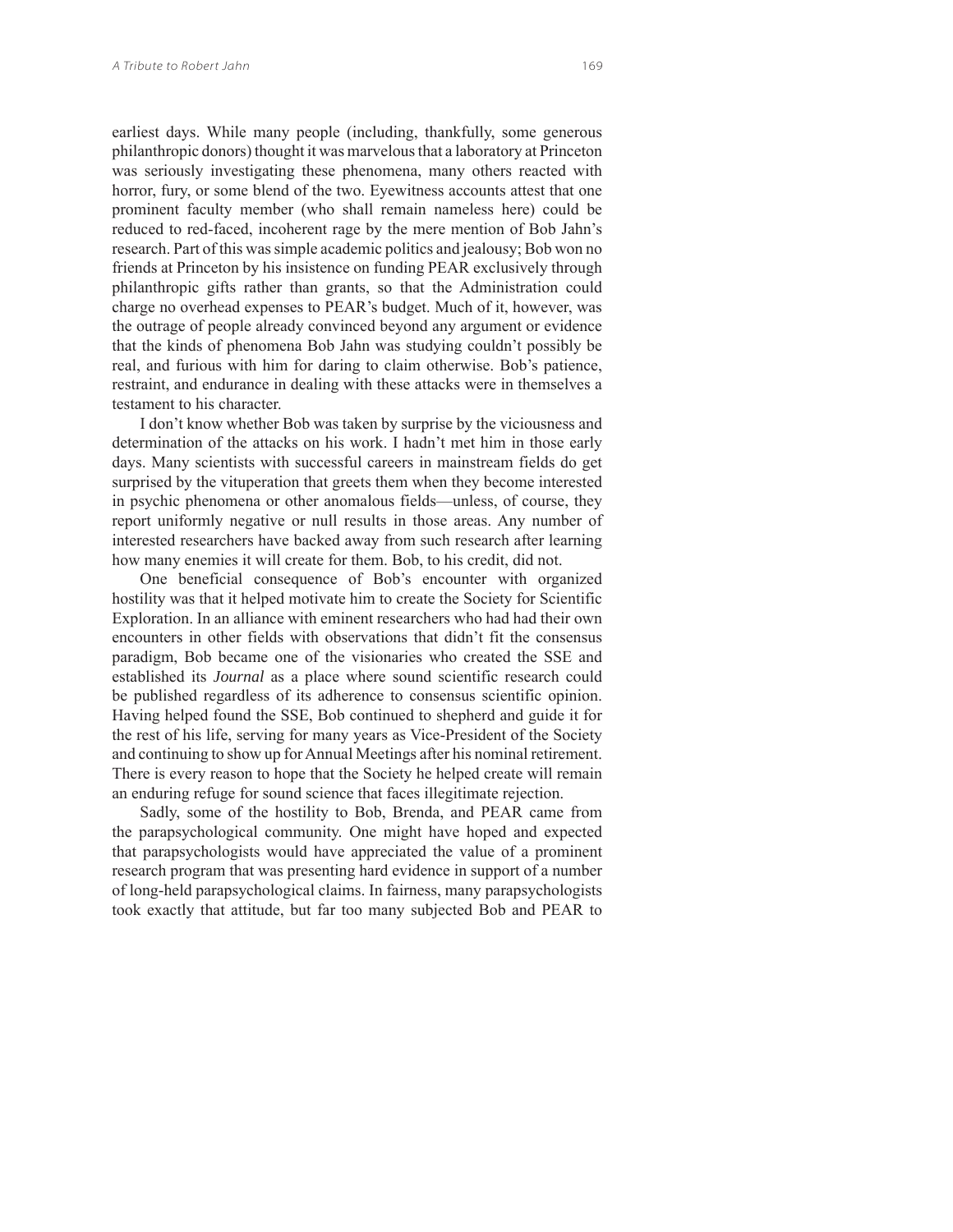calumnies second only to those received from self-proclaimed "skeptics." Some of this, as far as I can tell, was pure personal animosity, which it would be useless to dissect here. But a portion, sadly, was a consequence of Bob's (and Brenda's) groundbreaking insights that shaped PEAR's research from the very beginning of the program. This resulted in PEAR's adoption of practices that differed sharply from parapsychological norms in a number of areas. The most crucial of these practices were:

• **PEAR studied the phenomena, not the people**. PEAR worked from an engineering perspective, not an explicitly psychological one. The target of inquiry was the anomalous phenomenon, not the people who produced it. The consequences of this shift of emphasis pervaded the entire experimental practice of PEAR. A minor consequence was PEAR's insistence on referring to the participants in experiments as "operators" rather than "subjects"—a simple way of reminding everyone involved that the human participants were not the subjects of investigation. A major consequence was that PEAR never subjected operators to any kind of psychological testing or screening. I can attest from firsthand conversations that some parapsychologists regarded this as obstructive and damaging to the field, by "hiding" data they considered to be essential.

• **PEAR operators were strictly anonymous**. From the viewpoint of some parapsychologists this was adding insult to injury; not only did PEAR refuse to test their operators, no one else could test them either, because no one knew who they were. In fact, the anononymity rule served a dual and very valuable purpose. Along with the principle of studying the phenomena rather than the people, it meant that PEAR experiments were a "safe space" for operators; their privacy was assured and they could not suffer any social consequences for displaying unconventional talents. It also eliminated a primary motivation for operator fraud. Over the years PEAR was approached by many self-identified psychics who wanted to have their abilities confirmed or certified by a prominent laboratory, but such people always lost interest when the anonymity rule was explained to them.

• **PEAR rejected the term "paranormal" and all related vocabulary**. The word "paranormal" was coined in the early 20th century as a neutral term for referring to various kinds of "psychic" pheonomena without the baggage of existing terminology. Unfortunately, as with all euphemisms, the public perception of the word became contaminated by its referent and by the late 20th century it was seen by "skeptics"and many mainstream scientists as a pejorative term just as offensive as its predecessors. Moreover, "paranormal" by its construction refers to things aside or apart from the normal course of nature. In contrast, a tremendously important part of PEAR's philosophical underpinning was the premise that *if these*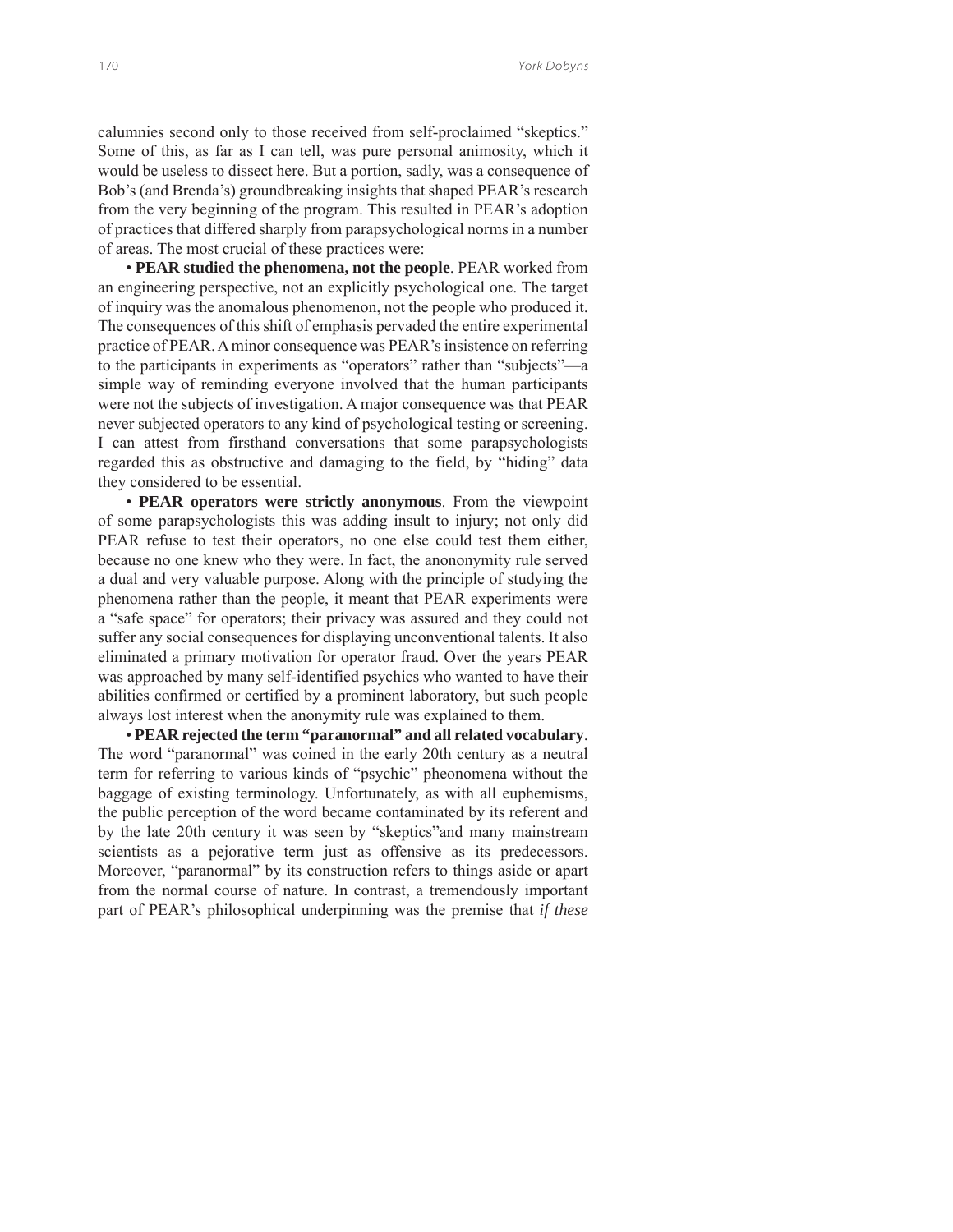*phenomena exist, they are entirely natural and part of the normal range of human abilities*. Bob, in other words, completely agreed with mainstream scientists that there are no paranormal phenomena; the only point of disagreement was that he was willing to consider "normal," and seriously investigate, observable phenomena that were not explained by any currently accepted theories.

• **PEAR never sought out "special" or "gifted" operators**. Part and parcel of the premise of normality was the expectation that all human beings should exhibit these abilities to a greater or lesser degree. The only qualification for being a PEAR operator was the willingness to commit to generating data—one complete experimental series, at a minimum, although operators were always welcome to come back and generate more.

Each of these represented a substantial departure from common parapsychological practice, and each of these was sharply criticized within the field. Although PEAR never achieved some of Bob's fondest ambitions, I feel that the record of what the program did accomplish speaks for itself. A large part of that success is attributable to these fundamental principles and approaches. To the extent that the parapsychological community rejected and attacked them, rather than understanding and adopting them, the field impoverished itself.

Other practices and policies established by Bob (and Brenda) were also departures from typical parapsychological practice, but didn't carry the philosophical depth of these major innovations. To encourage operator productivity, for example, an operator's total contribution to most experiments was not capped; an operator could return to generate a new experimental series as often as desired, as long as the operator was committed to finish any series he started. Adopted due to essentially social considerations regarding operator treatment and interaction, this policy was frequently criticized on statistical grounds, but the criticisms were fallacious.

As mentioned above, the ambitious program described in Bob's 1982 IEEE publication contained six active experiments in psychokinesis, four of which never reached the point of generating formal data. This multiplicity of experiments had its origin in one of Bob's deepest interests for PEAR: characterizing what kinds of physical systems could be affected by human intention, and to what extent. The two early experiments that went on to generate large formal databases were the REG or "random event generator" and the RMC or "random mechanical cascade." The REG converted quantum noise in a diode to a stream of digital values that were collected and summed in groups of 20 to 2000 to form binomially distributed random numbers. The RMC dropped nine thousand polystyrene balls through an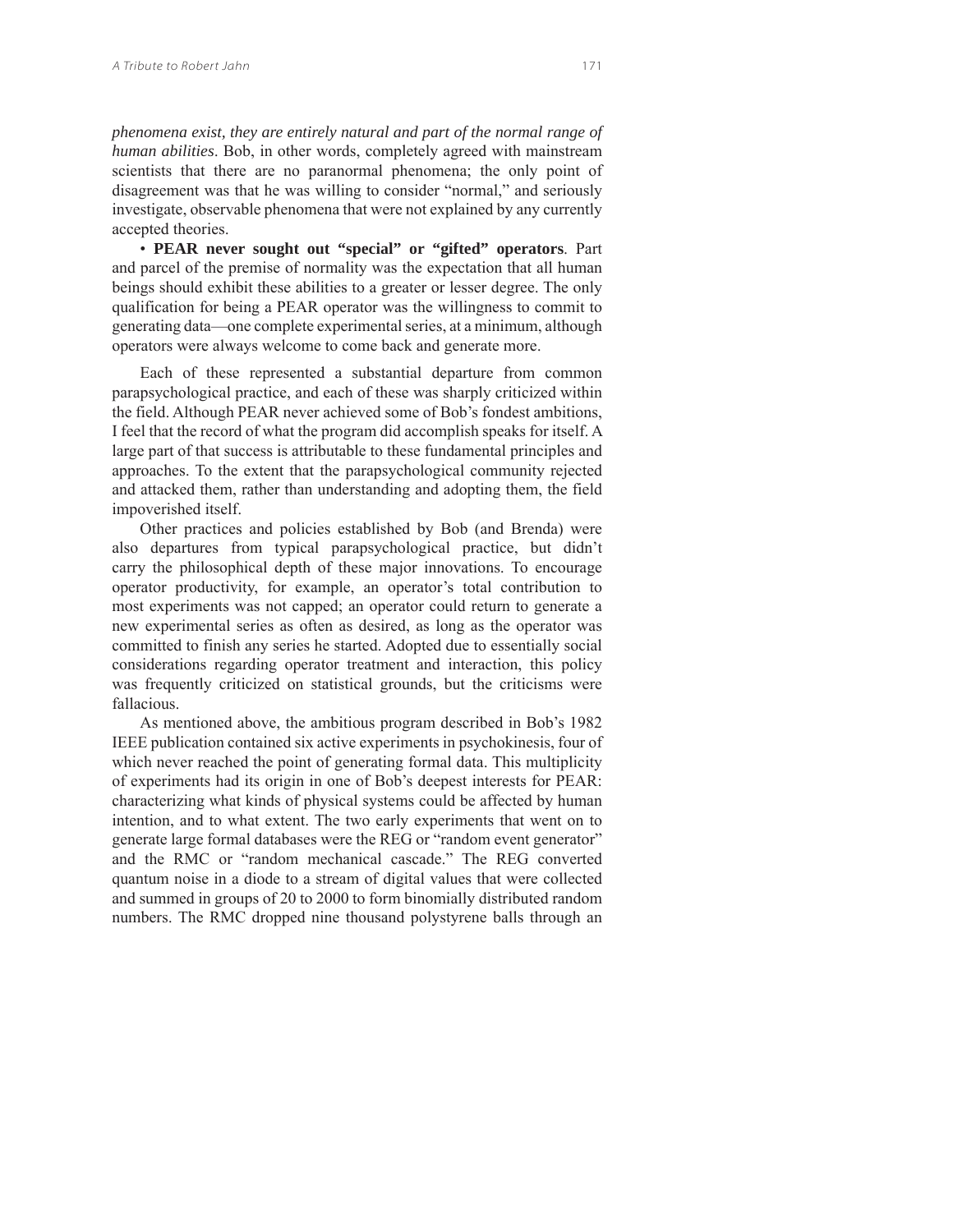array of nylon pegs into a row of 19 collecting bins; balls were counted by photoelectric sensors at the top of each bin as they arrived. The REG was a direct outgrowth of the original student experiment, which sought to replicate published parapsychological research using electronic noise sources. The RMC was the first fruit of Bob's ambition to test the possibility of intentional effects on other physical systems; here was a device where the basic element was, rather than a microscopic circuit buried inside a complicated electronic device, a macroscopic plastic ball that could be watched with the naked eye as it made its way through the apparatus. Nevertheless, the RMC also showed intentional effects. Indeed, although neither balls nor bins were made up of bits, if one analyzed the Shannon information content of a single ball's selection of one final bin out of 19 it was found that the anomalous effect per bit in the RMC was on about the same scale as that in the REG.

Over the years PEAR continued to explore different physical systems, as well as constructing variant versions of the electronic REG for various specialized purposes. After some years, a friction-damped pendulum and a vertical water jet had been added to the set of new physical systems that could be calibrated and generate formal data, and had produced some statistically significant results. By this time Bob (along with Brenda and everyone else at PEAR) had at least tentatively concluded that any physical system with a significant random component could at least in principle be affected by human intention, and the focus shifted at least partly onto methods of eliciting that response to intention which might be stronger and/or more reliable. This was at least in part the reason for the last years of the laboratory placing more emphasis on REG-driven experiments rather than attempting to develop yet more physical paradigms for experimentation.

Two generations of new electronic sources were developed under Bob's guidance: the "portable" REG, a much smaller and simpler device which still, however, required a mains power supply, and the "microREG," an even smaller device that drew its power from the same serial port that received its data. A third source was developed in the late 1990s for the "MegaREG" experiment, which was intended to explore the consequences of a ten-thousand–fold increase in data generation rate.

In addition to the new physical REG sources, PEAR also generated substantial databases from deterministic, pseudo-random sources that mimicked REG output. One of the more striking results of the late 1980s and early 1990s was the conclusion, from these databases, that while random sources could be affected by human intention, pseudo-random sources could not. Retrospective reanalyses shortly before PEAR's closure in 2007 suggested that this conclusion may have been premature, but these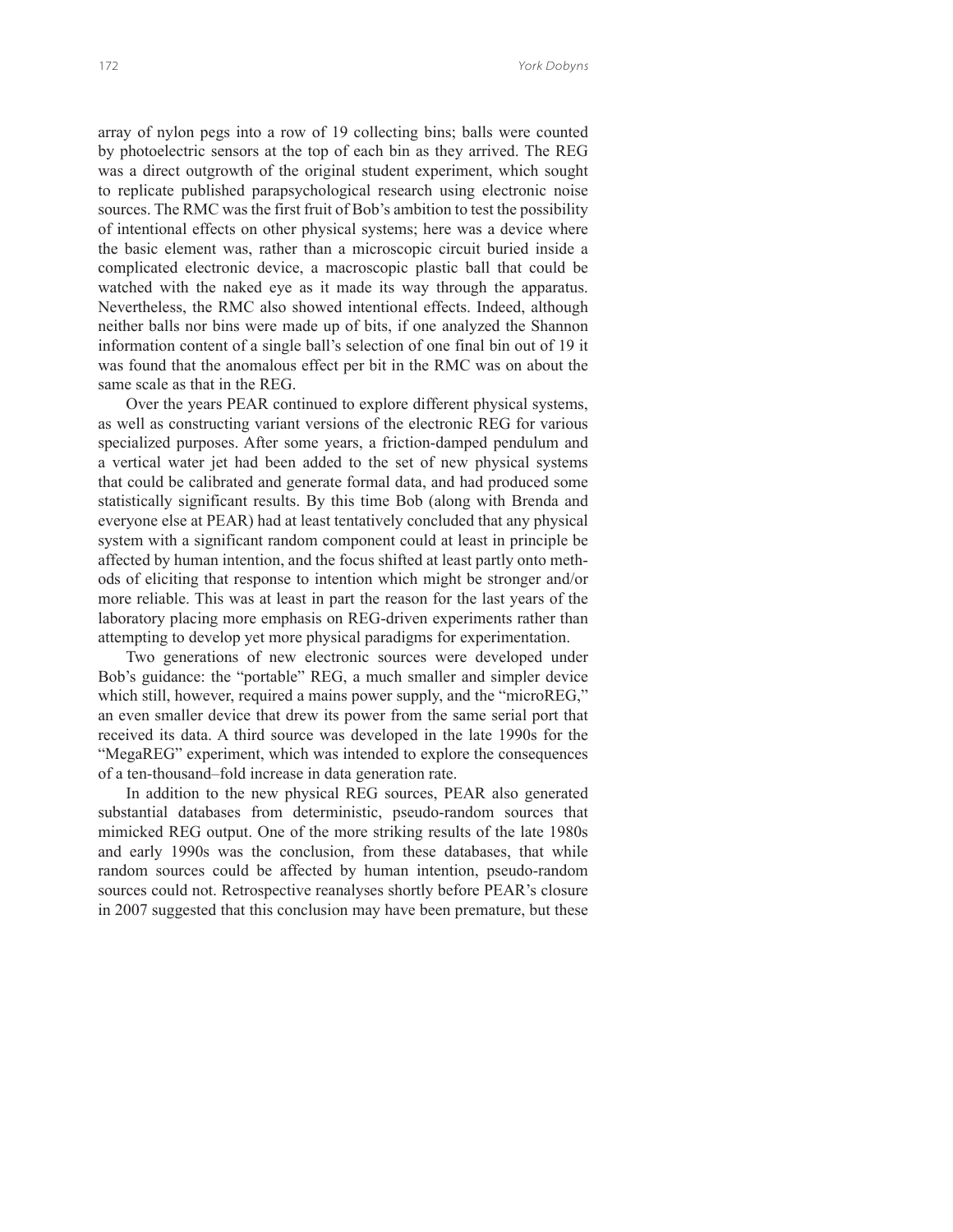could not be developed into a rigorous publication before PEAR closed.

The variety of new experiments was considerably greater than the variety of sources. Bob wanted the laboratory to explore any available venue for the dual purpose of searching for experiments with larger and more readily replicated effects, and exploring how operating conditions (possibly including the nature of the target) might modify the scale and replicability of the effect. Some of the more notable experiments and results are listed below.

• FieldREG explorations used the portable REGs and later microREGs. The conclusion of several years of FieldREG studies was that some types of group activities would detectably distort the behavior of nearby random sources. Moreover, the results of the first set of FieldREG studies led to a hypothesis that could be tested, and was confirmed, in later studies: The type of group activity that produced the observed effect was one where there was a shared state of strong emotion and at least some sense of community of purpose in the group. Primarily intellectual gatherings and groups with divided purposes (such as sports events with portions of the crowd rooting for opposed teams) produced no measureable effect. It is worth mentioning that the FieldREG studies helped to inspire Roger Nelson's Global Consciousness Project, although that project was never part of PEAR.

• The above-mentioned MegaREG found the still-puzzling result that increasing the bit rate by four orders of magnitude led to a strong, consistent anomalous effect with reversed intention (the intentional runs were meanshifted contrary to the operator's stated intention rather than in accordance with it), and a net effect size that was much stronger on a perseries basis but much weaker on a per-bit basis.

• "ProbREG" used a modified source that had a probability per bit of 0.125 (or 0.875), rather than the 0.5 of all the standard REG sources. The motivation was to test among several candidate models for the nature of the effect, which led to different predictions for an underlying process with a baseline probability far away from the symmetry point of 0.5 where  $p = (1 - p)$ . Results were unfortunately inconclusive, although the most radical of the proposed models could be ruled out.

• "ArtREG" used a completely different basis for operator feedback, with the random data stream driving an initially mixed, double-exposure– like image on the screen to be dominated by one or the other of the two images making it up. This experiment displayed the rather peculiar behavior that formal experiments managed by PEAR staff produced no significant overall results, while student projects using it as a basis (and also under the supervision of PEAR staff) generated highly significant results.

• "Yantra" produced a strong confirmation of its hypothesis by seeing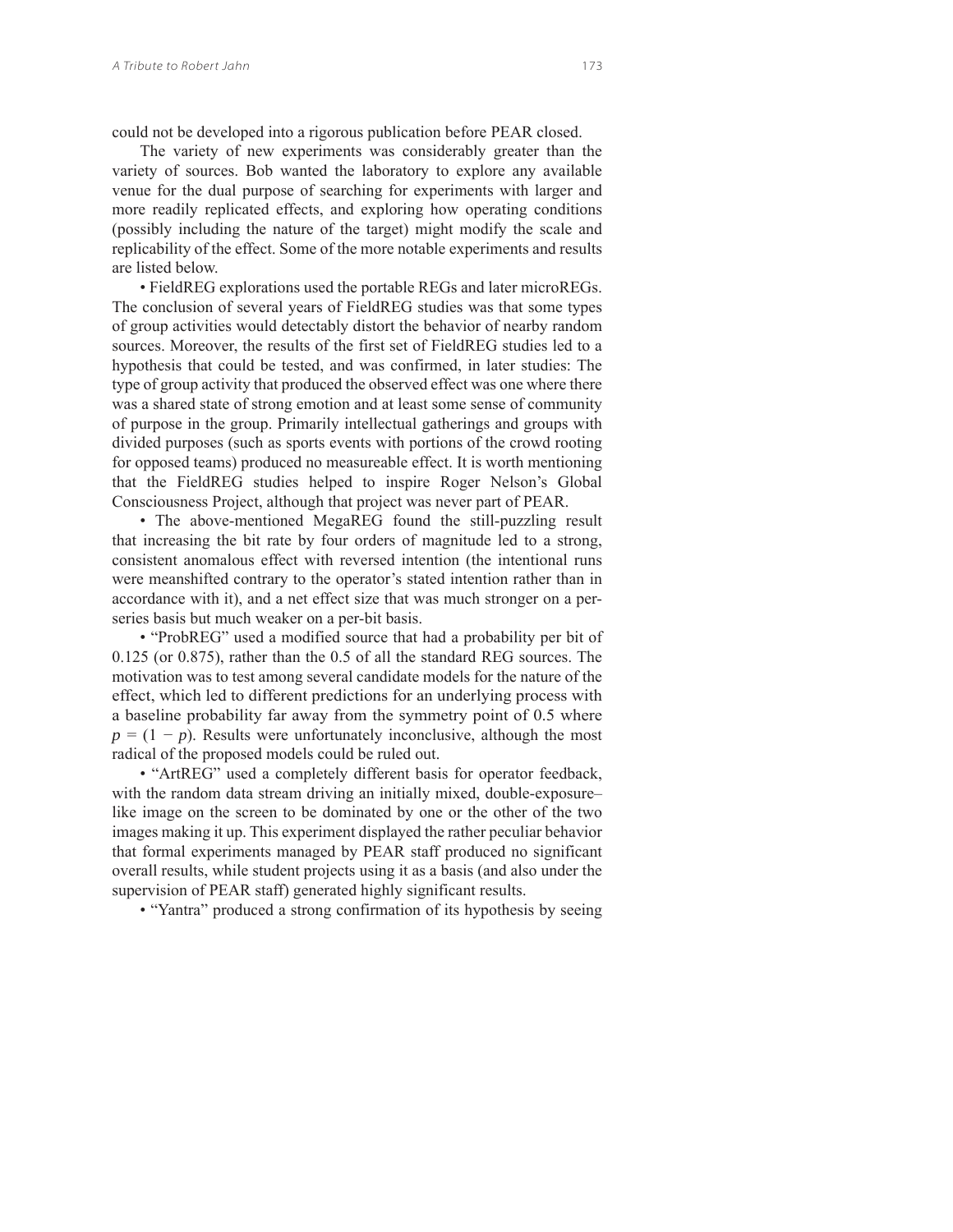significant undirected changes in the REG output distribution while the operators observed a display of images intended to foster a meditative state rather than an intentional one.

• "Robot" used a modified microREG to drive a toy robot on a 2D random walk on a tabletop. It differed sharply from other REG experiments in that the recorded data for the experiments consisted not of the REG output itself but of the x and y positions of the robot as recorded by an overhead camera. This experiment showed a striking difference in performance between male and female operators.

• A competitive experiment ("circus" or "race") pitted two operators against each other in a video-game–like interface that split REG output into two streams, each directing the progress of a notional "racecar" on a figureeight track on the screen. This experiment showed null results except in a variant protocol where a single operator could race against the computer: in that mode, the human operator consistently won, but an analysis of the underlying REG data showed that the human operator's data were null and victory had been achieved because the REG data directing the computer's car were shifted strongly in the direction that would slow it down.

Another exploration launched in the late 1990s was the threelaboratory replication of the basic REG experiment, using portable (secondgeneration) REG sources throughout. This "MMI Consortium" experiment failed to replicate the basic intentional results of the original REG, although it contained substantial internal evidence for idiosyncratic performances by individual operators. It is perhaps instructive to consider that of the five individual operators who participated in both the original REG experiment and the MMI replication, four exactly repeated their performances between the two, while the fifth, who resented the replication but volunteered to generate data for it in response to PEAR's request, reversed a strong positive effect in the original REG to a strong negative effect in the MMI replication.

In addition to the conclusions discussed above, some features of the phenomena could be inferred broadly from the experiments in aggregate:

• **Operators are idiosyncratic**. The notion of distinctive "signatures" for individual operators appears quite early in Bob's (and Brenda's) writings. Later experiments designed under their guidance explicitly took this into account, using a primary statistical measure that looked for idiosyncratic individual effects either in addition to, or in place of, an overall collective-average effect. Moreover, operators who had one signature on one experiment might have a completely different signature on another. At least one operator with a null signature on the REG, for example, displayed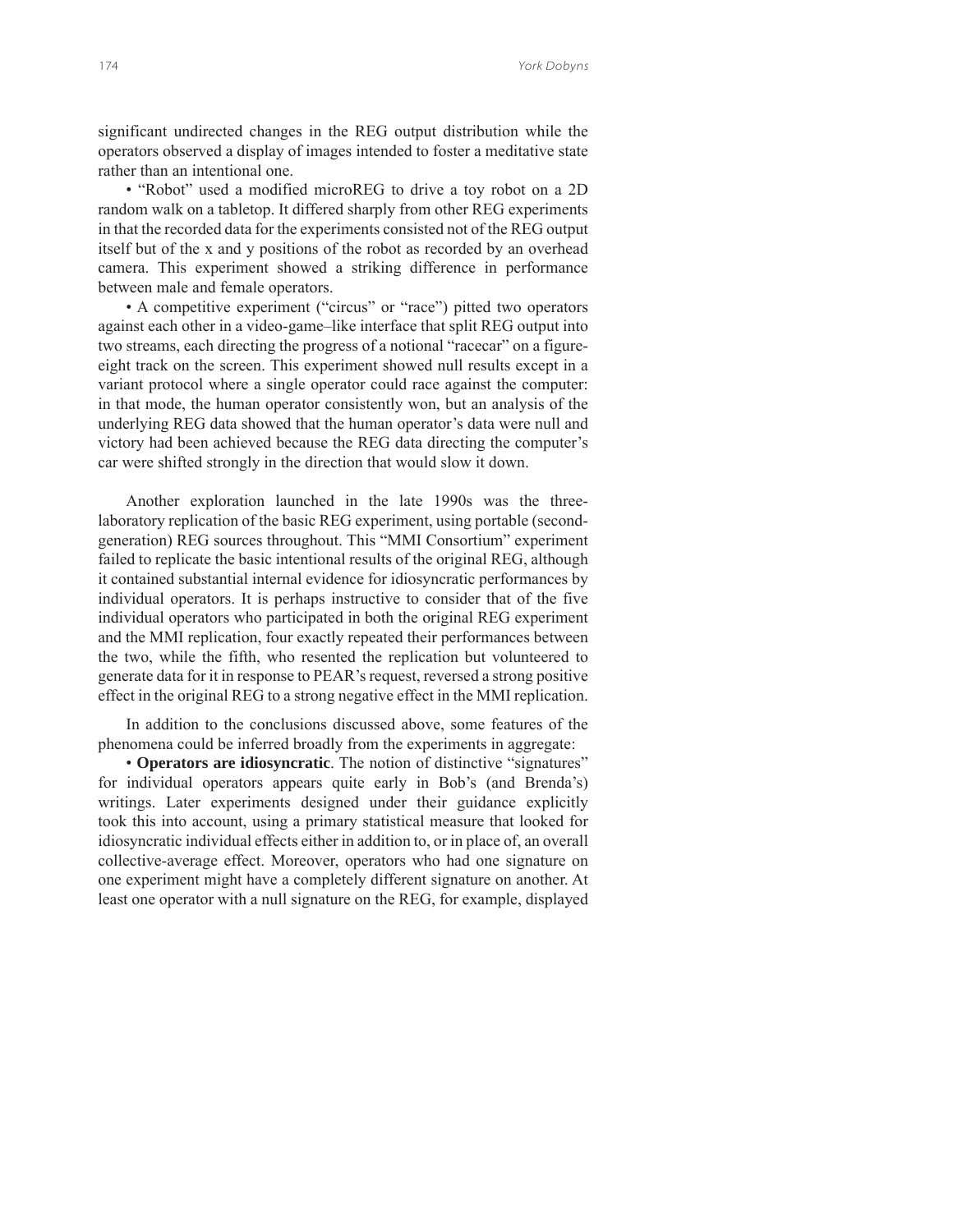a strong contra-intentional effect on the RMC. Other operators showed signatures that depended strongly on "secondary parameters" within a single experiment: The REG allowed several options for the mode of data generation (length of run, intention assigned by the machine vs. free choice by the operator, manual vs. automatic advance to the next trial in a run, and, in later years, style of feedback).

• **The ability to affect physical random processes is broadly distributed in the population**. This was mentioned as one of PEAR's philosophical starting points but it was confirmed by experience. While there are some operators whose "signature" consists in the absence of any apparent anomalous effect, a substantial proportion of PEAR's operator population had some impact on data generated under their attention.

**• The experimenters who supervise experiments in consciousness must, themselves, participate in data generation.** Everyone who worked at PEAR was an operator as well as an experimenter. This was partly to emphasize by the most direct of demonstrations that the operators were coexperimenters. They were collaborators in the science, not mere "subjects." At least equally importantly, it meant that the experimenters who designed (and sometimes redesigned) the experiments had the experience of sitting through those same experiments to inform their decisions in protocol design.

**• Anomalous effects will not appear unless the operators feel a sense of security and trust.** Operators who feel that the environment is hostile to them, hostile to the phenomena, or who feel that the experimenters are suspicious of them, do not in general produce detectable anomalies. This applies even to internal mistrust; operators who are uncomfortable with the concept of psychic abilities, or who are comfortable with the abstract concept but distressed by the notion of personally having such abilities, tend not to produce detectable effects.

• **Replication is much harder than we would like to think.** Unfortunately, the atmosphere of trust and security mentioned in the last point may be a necessary condition for affecting random processes with conscious intention, but it proved not to be a sufficient condition. Recent discussions of replicability have revealed the fact that the replication rate in all sciences is much lower than researchers would like. "Decline" effects in which an initial strong departure from the null hypothesis grows weaker over time appear in many different fields, as SSE members learned from an invited presentation at the 2011 SSE Annual Meeting. From this perspective, the level of declines seen at PEAR becomes less frustrating than it felt at the time. I am grateful that Bob lived long enough to become aware of these intriguing results.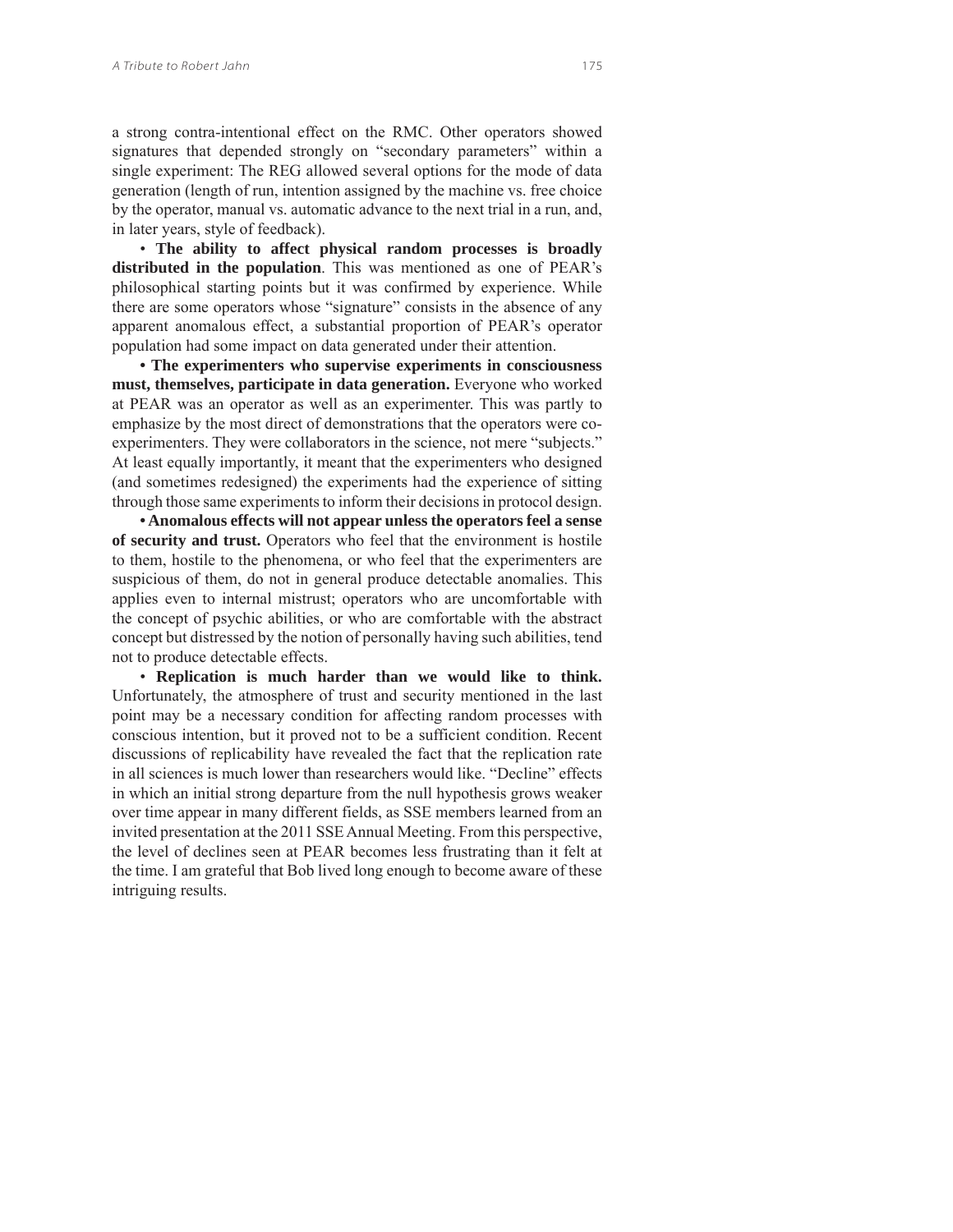### *Remote Perception*

In addition to many PK-type experiments discussed above, PEAR also maintained an active program in "PRP" or precognitive remote perception. This phenomenon is generallly known as "remote viewing" in parapsychology, but Bob and Brenda both felt that that term was a misnomer, since the process often invoked sensory modalities other than vision. Of course, the "precognitive" part of "PRP" was also a slight misnomer, since about as many trials were retrocognitive as precognitive.

I note this program only briefly here, because PRP was very much more Brenda's brainchild than Bob's. Although he worked wholeheartedly in every part of the experiment—designing descriptors, designing statistical tools, generating data as an agent or as a percipient, building up target pools, and so forth—it was apparent that PRP captured Brenda's heart and enthusiasm more than it did his.

In the early days of the PRP program, Bob and Brenda jointly developed an innovation that was eventually adopted in some form by a number of other research programs: analytical judging. Rather than having a human judge rank transcripts of perception sessions against a number of target scenes, both perceptions and targets were analyzed into a set of descriptors specifying salient features of the scene. A score could then be generated from the descriptor values for each possible pairing of perception and target, and the population of scores for perceptions against targets other than their own provided a ready-made empirical background distribution for the degree of correspondence between arbitrarily chosen scenes.

Although the analytical judging concept was unquestionably a brilliant innovation, in many ways it made the PRP program a victim of its own success. Over the years the descriptor systems became more refined and nuanced, but the actual perception transcripts grew briefer and less informative. In the earliest PRP experiments, the operator had a perception experience and described it in as much detail as possible, while a committee of people not otherwise involved in the trial read the resulting transcript and evaluated it in terms of the descriptors. By the last days of the program most PRP operators were scarcely troubling with a free-response transcript, treating a PRP trial as a matter of filling out a descriptor questionnaire. It is perhaps not surprising that the experiment showed a steadily shrinking effect size with each attempt to improve the protocol.

#### *Theory*

Construction of theoretical models was another major concern of Bob's, which will again receive only a brief consideration here. While Bob labored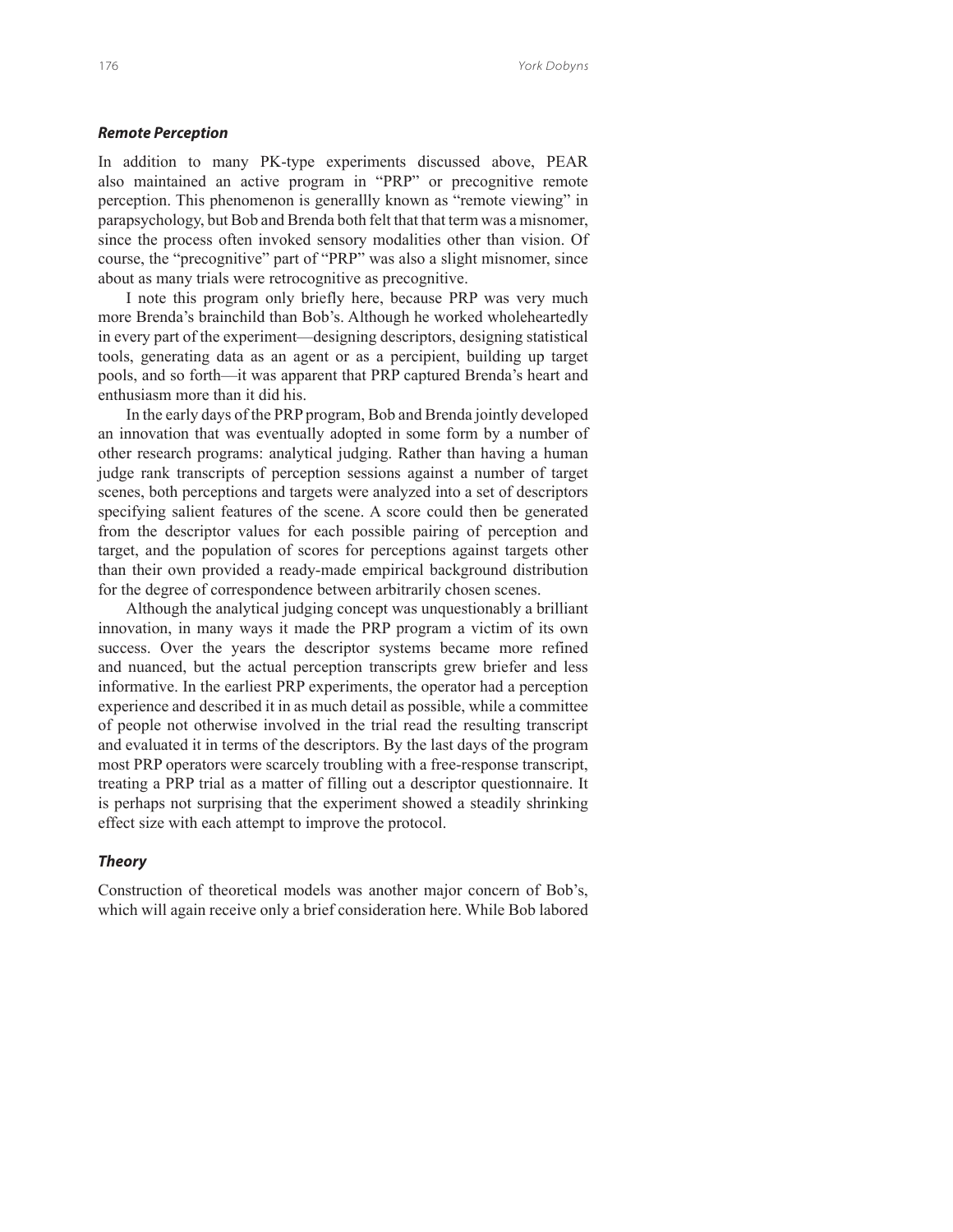mightily on several theoretical models over PEAR's history, they cannot be evaluated as neatly as the experiments can be. The fundamental problem is that these models, which necessarily attempted to model consciousness itself as one of their primary constructs, inevitably referred to variables that we currently have no idea how to quantify, let alone measure.

Lacking quantitative inputs, none of these models could ever make testable quantitative predictions. The first major theoretical model, the Quantum Mechanics of Consciousness (QMC), was the subject of a major monograph, and informed experiments through the 1980s and early 1990s. Its fundamental concept was to analogize consciousness to a quantum mechanical system, and in particular to model anomalous interactions between consciousness and its environment using the paradigm of a covalent chemical bond. It was this model that led to the frequent use of the term "resonance" in PEAR papers. While it was never successfully quantified, its qualitative guidance suggested mental strategies for participation in anomalies experiments which some operators were able to apply with considerable success.

Dissatisfaction with shortcomings of the QMC model led to the exploration of a number of ideas which culminated in Bob's and Brenda's publication of the "M<sup>5</sup>" model, a shorthand term for "Modular Model of Mind/Matter Manifestations." The salient operational feature of this model was its premise that anomalous interactions were necessarily, as part of their very nature, mediated by the unconscious mind. As with QMC, quantitative tests of the M<sup>5</sup> model are lacking. It did display some usefulness, as experiments designed with  $M<sup>5</sup>$  concepts specifically taken into account proved generally more successful than others during PEAR's later years.

### *After PEAR*

Bob's complete retirement from the University and the closing of the PEAR lab marked the end of his career as an active experimenter but not the end of his interest in and support for the field. As noted, he remained the Vice-President of the SSE for several years afterward. He was also vitally involved in the ongoing work of ICRL (International Consciousness Research Laboratories), which was founded about midway through PEAR's existence and is now primarily a small-press publishing house focused on anomalous phenomena. ICRL is another of Bob's co-creations that will continue past his death, in this case under the able guidance of Brenda Dunne.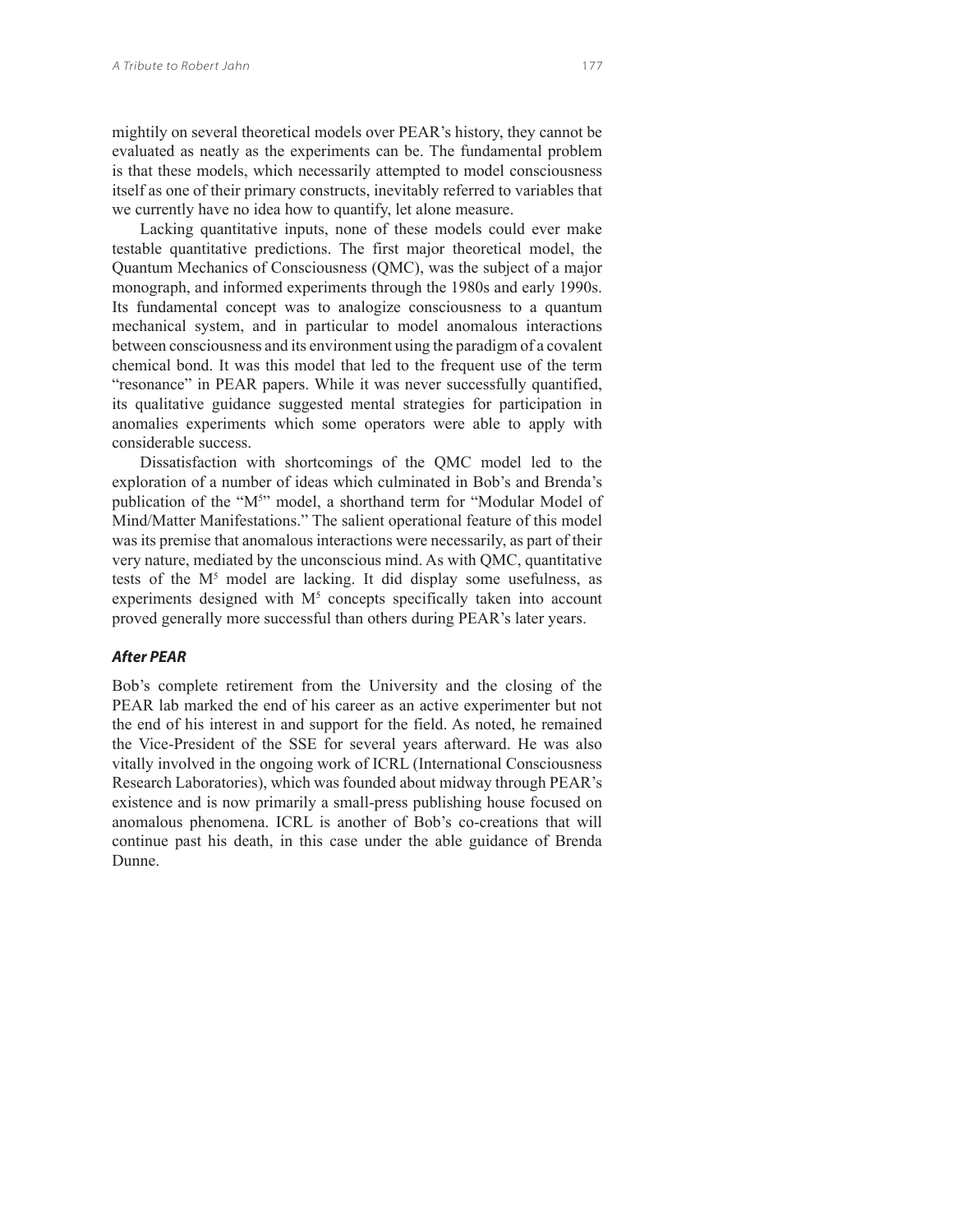## *Overview*

Bob Jahn's insights into novel ways of rigorously researching "anomalous" topics, and his insights into who could best help him conduct that research, led to a program that spent just under 28 years extending our understanding of the powers of human consciousness. Along the way he helped found the SSE, which continues his efforts to call attention to sound research outside the currently popular paradigm. We may regret the fact that PEAR, unlike Bob's Electric Propulsion laboratory, did not become a permanent institution to be taken over by another faculty member after his retirement. For all his accomplishments, Bob was human and mortal, with a limited ability to overcome resistance and narrow-mindedness. Nonetheless, his achievements were extraordinary, and if they were not as great as he or we might have hoped he may still serve as an inspiration to others who will follow in his footsteps.

#### **Personal**

Before proceeding with this more personal memoir I wish to quote a brief tribute sent to me by Cara Richards, long-term SSE member, professor emerita of anthropology at Transylvania University, and invited speaker at the 2002 Annual Meeting:

Robert George Jahn, or Bob Jahn as I knew him for some 25 years, was a remarkable human being. When I first heard of him, he was Dean of the Engineering School at Princeton University. He was a scientist, of course, but also a man of wisdom. When he was researching an article about anomalies that were bedeviling his field, he discovered something of concern. Despite evidence of poor scientific research and even outright fraud and dishonesty, some anomalies remained unexplained. As a true scientist with integrity and considerable courage, he followed the evidence of those cases, refusing to ignore or simply dismiss information that violated the knowledge of the science he knew. He said that as our scientific instruments became more sensitive, these anomalies deserved serious research. Despite opposition, he founded the Princeton Engineering Anomalies Research lab (known as PEAR) and continued carefully designed research with a varied number of colleagues for more than two decades. The results are available in a large number of publications. When the results of these studies are more widely accepted, as they should be, his name will be mentioned as one of those individuals who have changed the paradigms of science. Despite all the opposition he encountered, he remained a kind and delightful individual, and a good friend. We miss him. — C. E. Richards

Bob came into this world on April 1, 1930. Given the vicious personal attacks directed at him in later life, I was mildly surprised that none of the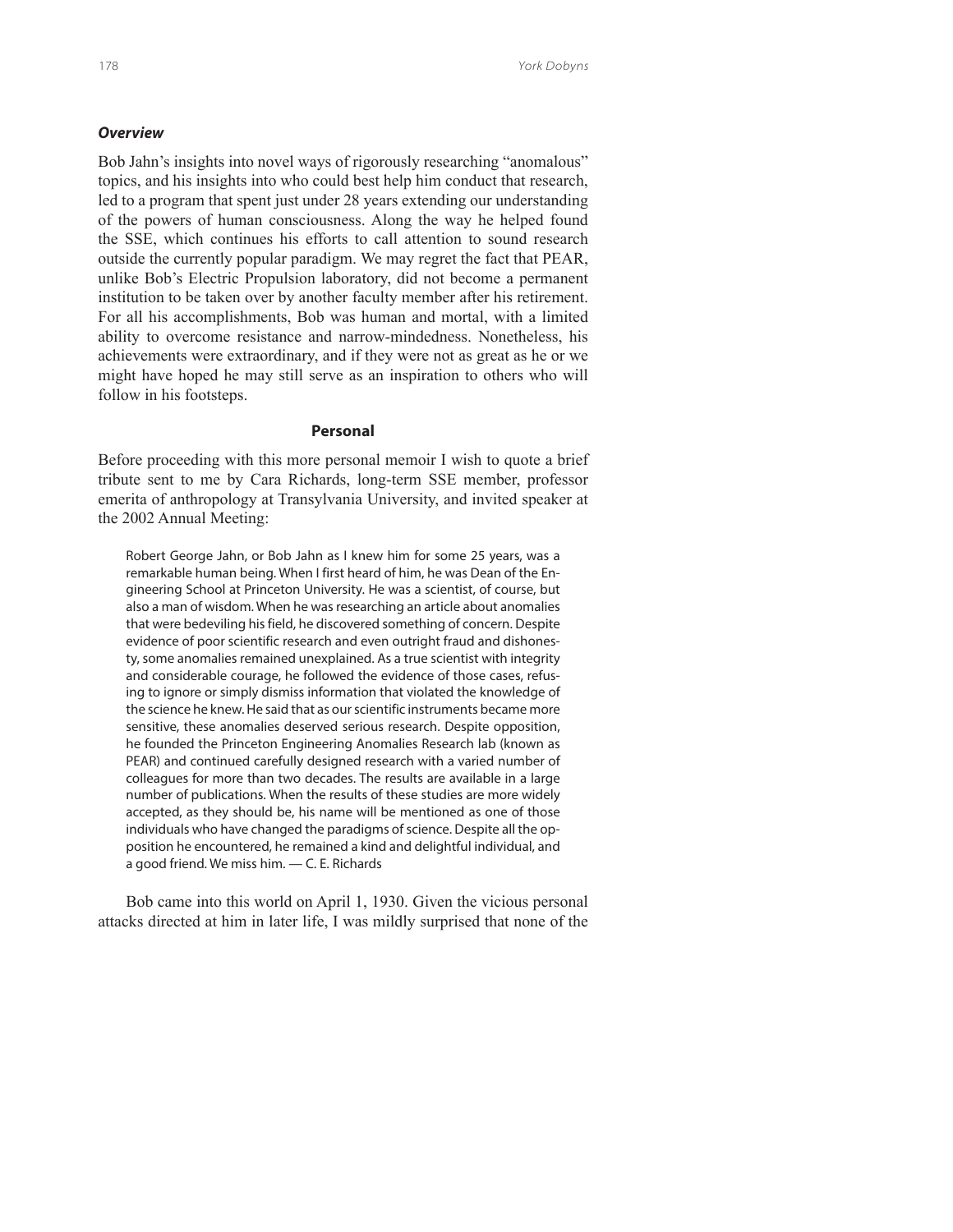people who impugned his judgment and ethics tasked him with living up to the promise of birth on April Fools' Day. It can't have been restraint or civility; most of Bob's attackers showed neither. Perhaps they simply didn't know.

I first saw Bob Jahn on a TV screen, in a NOVA special about psychic research. One brief segment of that program showcased the PEAR lab and had Bob talking about the experiments. I saw it while pursuing a graduate degree at Princeton, and I was impressed that the Dean of Engineering at my own school had chosen to research such a topic. The impression I got from NOVA, however, was that Dean Jahn had become intrigued by the phenomenon, launched a research program, had answered his questions about the matter to his own satisfaction, and had shut the program down.

Fast-forward to 1985. I was still a graduate student, and saw a flyer for a campus lecture by Dean Jahn about his ongoing research into psychic phenomena. I attended that lecture in a near-trance of fascination, trying to commit every wonderful detail to memory. He was still conducting his research! There were multiple experiments and they were all showing significant effects! Within a week I had made an appointment to talk to the Dean about his research program. In fairly short order I had been shown the lab premises and current experiments, introduced to Brenda Dunne, and recruited as an operator.

My period as an operator involved little contact with Bob, but that changed in 1987 when I completed my degree and was looking for a job. Two realizations struck me: a member of the PEAR staff who was a physicist by training was leaving, and the research at PEAR was far more interesting to me than any of the postdoctoral positions I saw advertised for a newly minted physicist. After some intensive lobbying, I was hired for a one-year postdoctoral appointment that soon phased into a permanent staff position.

Working for Bob afforded much more and closer interaction than being an operator who visited his lab occasionally, when convenient. PEAR had a two-level management: Brenda managed the day-to-day running of the program, while Bob was our primary fundraiser and interface to the wider University, and had the ultimate authority to set policy and direct our efforts. That org-chart analysis, however, doesn't capture the crucial dynamic of PEAR. From its inception, the collaboration between Bob Jahn and Brenda Dunne was a partnership in which both participants were deeply and equally involved in the development of fundamental concepts and the design of future research, no matter how the University had them dividing up the administrative tasks.

Over the course of almost exactly twenty years as Bob's employee, I witnessed much of his personal life and personal style in addition to our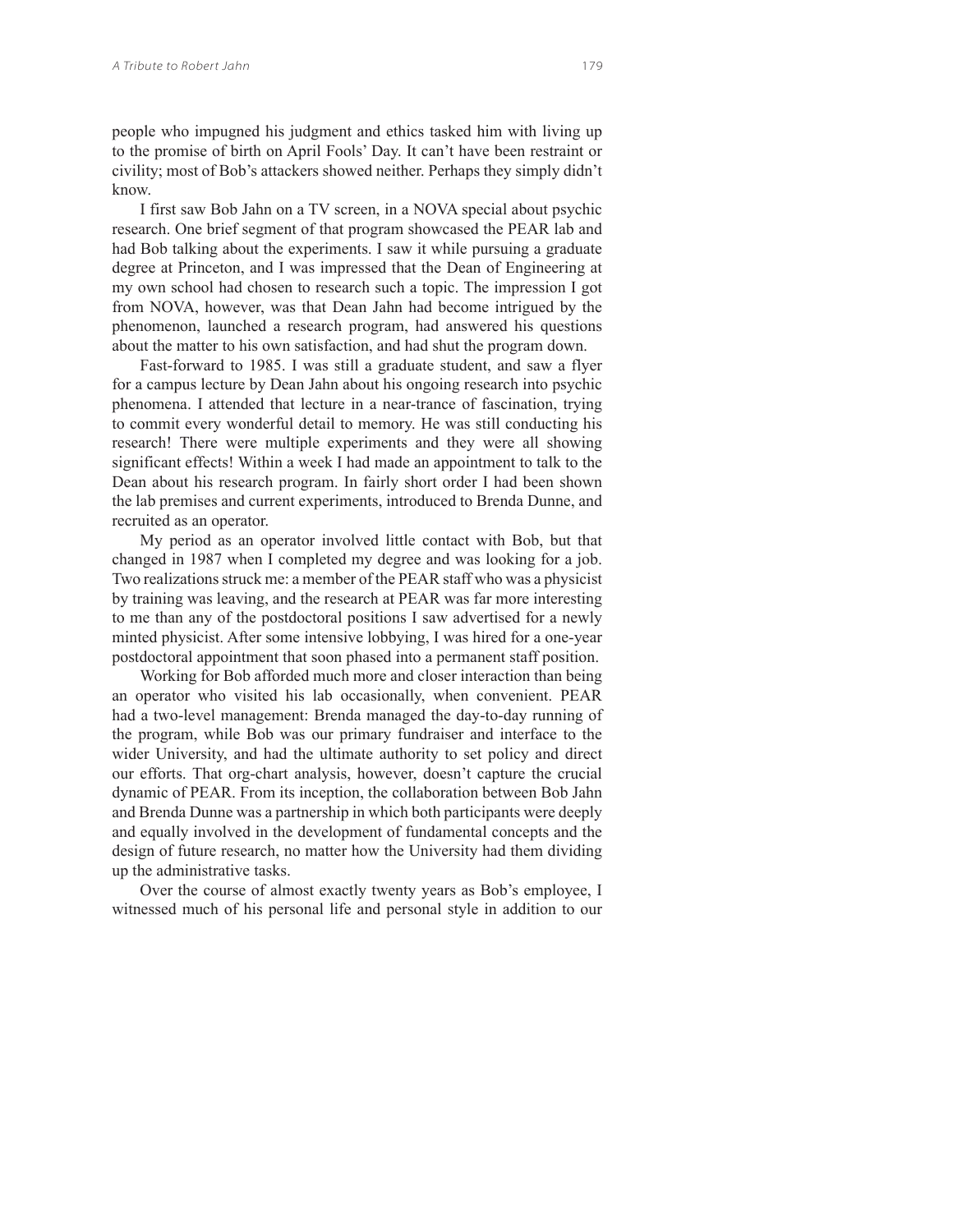professional interactions. I've heard claims that Bob was cold and distant with his family. What I saw of him couldn't be more different. I saw a man who loved his children intensely and who positively doted on his grandchildren. He mourned deeply when his daughter Dawn succumbed to cancer some years ago. Perhaps his stoic upbringing left him unskilled at displaying his feelings in ways everyone could notice. Although slightly younger than the "Greatest Generation," Bob had fully imbibed that era's values of reticence about problems and uncomplaining diligence.

Despite the hostile treatment that Bob got from many people at Princeton, he retained a deep and lifelong affection for the institution where he had gotten his undergraduate education, and to which he returned after completing his advanced degrees to join the faculty. Rooting for Princeton sports teams, scattering tiger memorabilia around his house (though he personally liked giraffes rather better), he was almost the archetype of a devoted Princeton alumnus. I suspect that the vicious personal attacks he suffered from some in the University community hurt him badly—but I can't be sure, because of the same stoicism mentioned earlier.

Some of the features that come most strongly to mind as I reminisce about Bob are minor but distinctive quirks. He was the only academic I have ever seen use the word "discombobulate" in a formal paper. Despite the ubiquitous presence of cumulative deviation graphs in PEAR publications, Bob always used a nonstandard pronunciation of "cumulative," rhyming the first syllable with "hum" rather than with "fume," a variant that I have not found attested in any linguistic source. His commonest expression to describe something as inadequate for its purpose was to declare that it "doesn't feed the bulldog," a phrase that I must have heard hundreds of times.

Bob was a dog lover, but a choosy one: All of the dogs that shared his home were Labrador retrievers. In later years he also provided hospitality to a family of feral cats who took up residence in his backyard, but he was responsible about it, making sure that they were trapped for veterinary visits and neutering, and seeing the kittens to good homes if they were captured young enough to adapt to living in a human household.

Bob imbued PEAR with a strong sense of mission, a sense that the research we were doing was of paramount importance and was essential to extending human understanding of the world we live in. Brenda, of course, contributed greatly to that same sense of mission, which was no accident. As far as I can tell, she didn't learn it from him; rather, the fact that she shared that sense of mission was one of the important considerations in his choice of her to be his partner and chief lieutenant in trying to unravel some of the mysteries of consciousness. Despite that inspiration, they were challenging